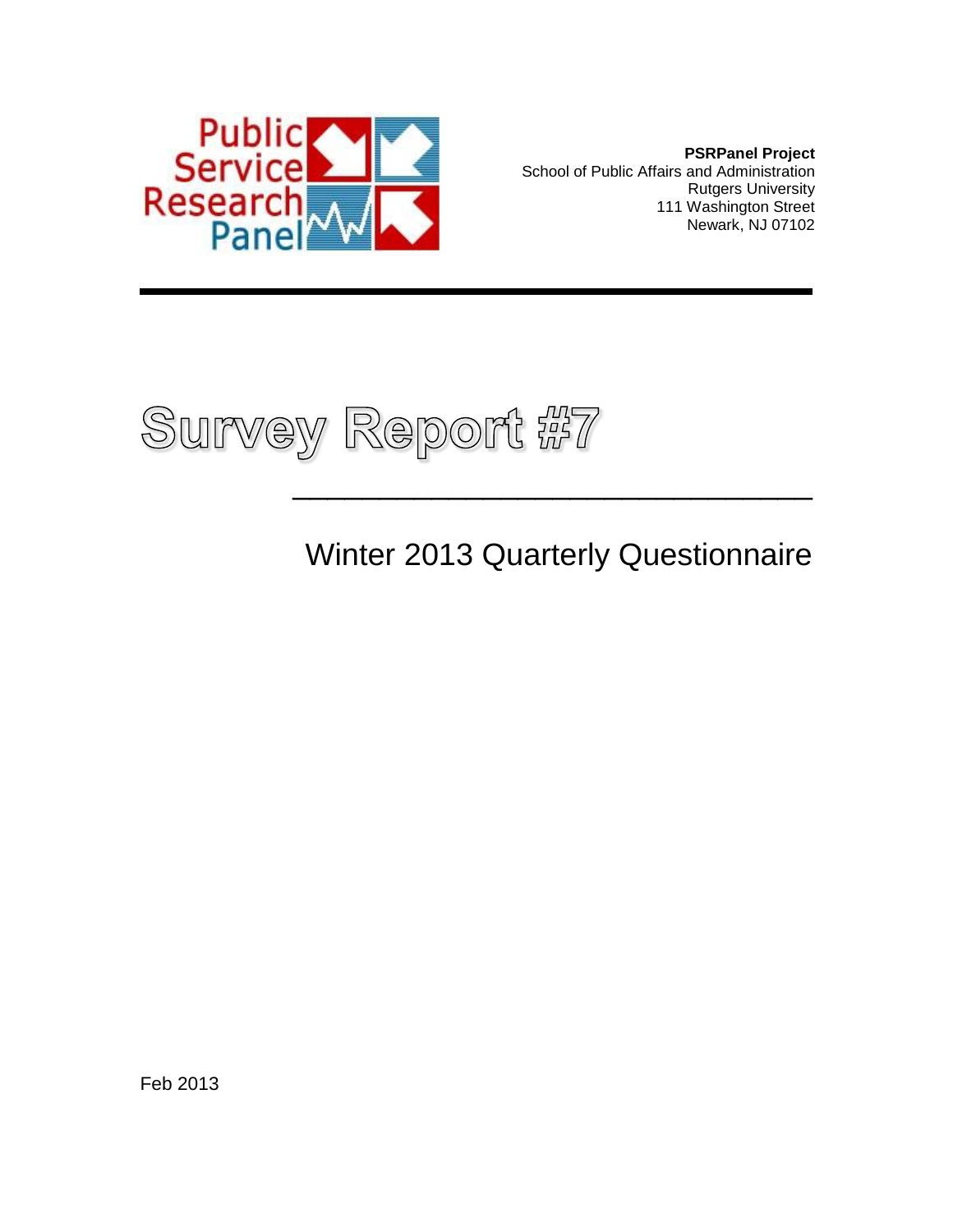#### **About the Survey**

This Survey Report presents findings of a PSRPanel online survey about current topics in public service and working in the public sector.

The survey was conducted in January 2013, and included online responses from 220 panelists.

#### **About the Panel**

The Public Service Research Panel, PSRPanel, is an online community of public service professionals who sign up to participate in occasional web-based surveys and studies about the important work they do and the organizations they help lead.

It is important to point out that the panel is not a random sample, and thus the results are not scientifically projectable to the larger population.

For more information visit [www.psrpanel.org](http://www.psrpanel.org/) or email [psrpanel@rutgers.edu](mailto:psrpanel@rutgers.edu)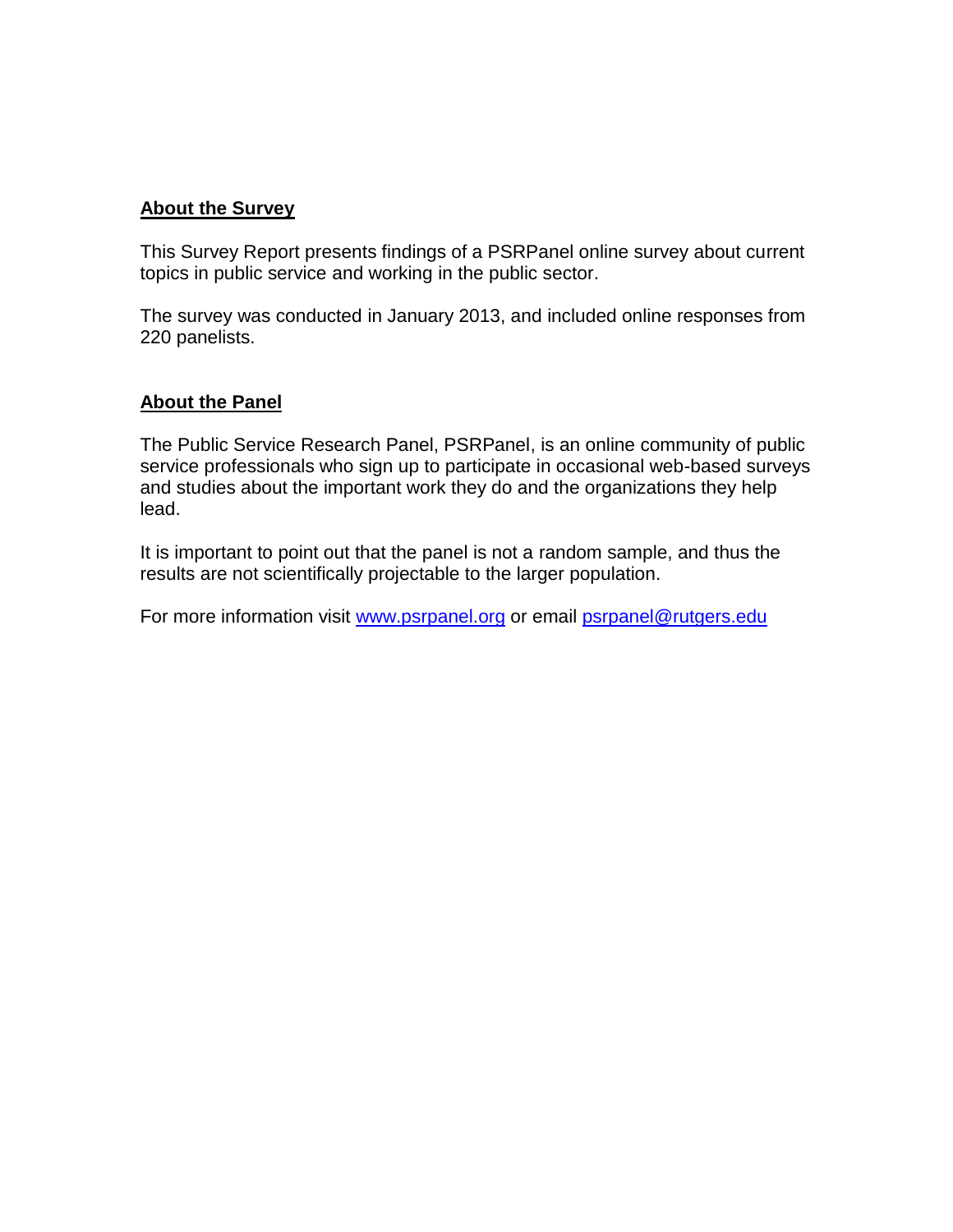## **Quarterly Questionnaire (Winter 2013)**

### **1. Generally speaking, would you say things in this country are heading in the right direction, or are they off on the wrong track?**

|                        | <b>ResponsePercent</b>  | <b>ResponseCount</b> |
|------------------------|-------------------------|----------------------|
| <b>Right direction</b> | 58.9%                   | 112                  |
| Wrong track            | 41.1%                   | 78                   |
|                        | <b>AnsweredQuestion</b> | 190                  |
|                        | <b>SkippedQuestion</b>  | 30                   |

### **2. Is now a good time, or bad time, to work in the . . .**

|                             | Good time   | <b>Bad time</b>         | <b>RatingCount</b> |
|-----------------------------|-------------|-------------------------|--------------------|
| public sector?              | 46.8% (102) | 53.2% (116)             | 218                |
| non-profit sector?          | 40.0% (86)  | 60.0% (129)             | 215                |
| private (for-profit) sector | 59.7% (129) | 40.3% (87)              | 216                |
|                             |             | <b>AnsweredQuestion</b> | 219                |
|                             |             | <b>SkippedQuestion</b>  |                    |

## **3. If President Obama and Congress cannot reach a budget agreement, how concerned are you about what might happen to . . .**

|                                 | Very concerned | Somewhat<br>concerned | Not too concerned       | <b>RatingCount</b> |
|---------------------------------|----------------|-----------------------|-------------------------|--------------------|
| your job                        | 21.6% (47)     | 34.9% (76)            | 43.6% (95)              | 218                |
| the organization where you work | 27.2% (59)     | 38.7% (84)            | 34.1% (74)              | 217                |
| the US economy                  | 62.7% (138)    | 31.4% (69)            | $5.9\%$ (13)            | 220                |
|                                 |                |                       | <b>AnsweredQuestion</b> | 220                |
|                                 |                |                       | <b>SkippedQuestion</b>  | $\mathbf 0$        |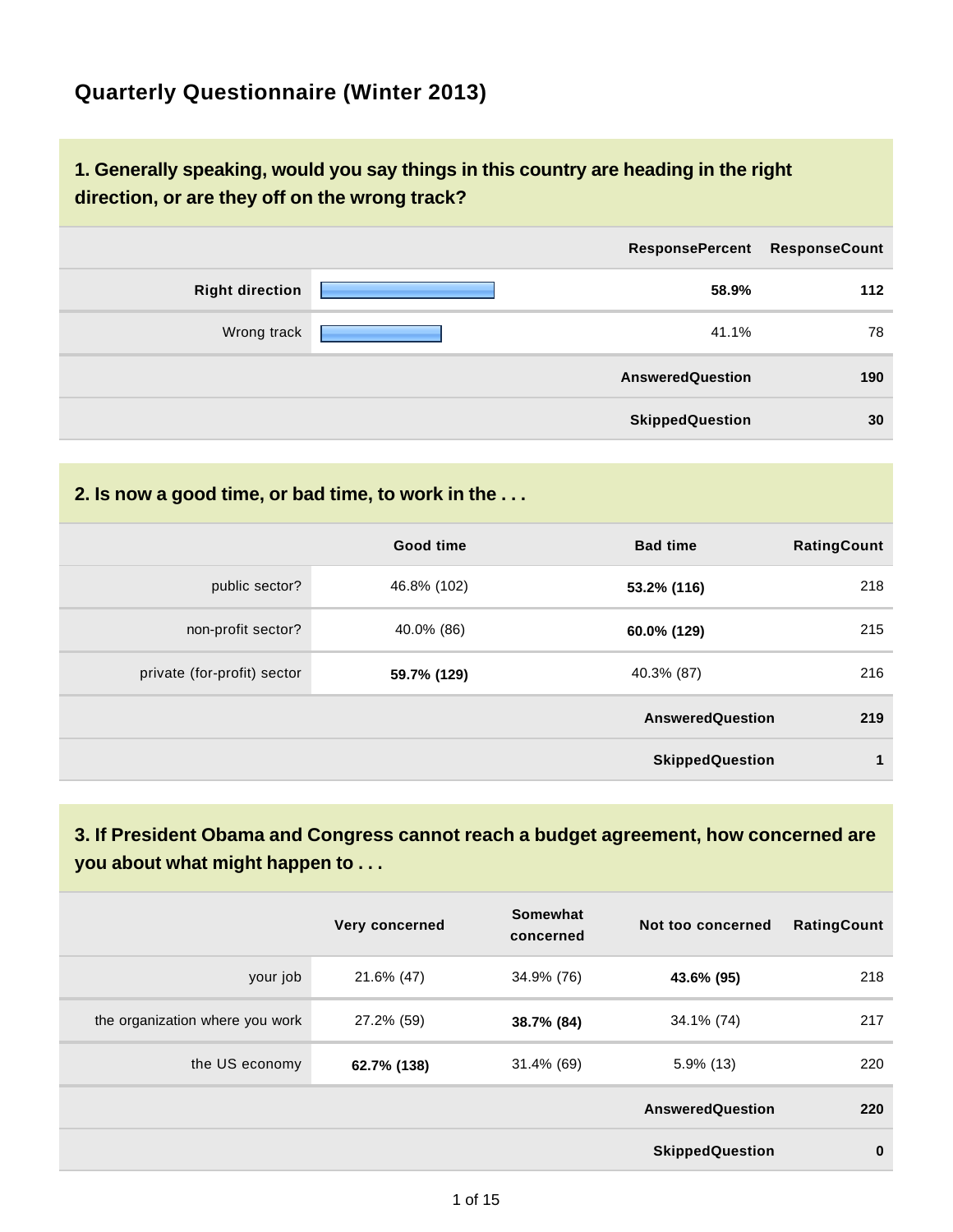## 4. For each of the following, please indicate how important you personally think it is in a job. How

|                                                                     | $1 = Not$ at<br>all<br>important | $\overline{2}$ | $\mathbf{3}$ | $\overline{\mathbf{4}}$ | $5\phantom{1}$ | 6             | $\overline{7}$ | 8             | $\boldsymbol{9}$ | $10 = Ex$<br>imp |
|---------------------------------------------------------------------|----------------------------------|----------------|--------------|-------------------------|----------------|---------------|----------------|---------------|------------------|------------------|
| job security                                                        | $0.5\%$ (1)                      | 0.0%<br>(0)    | 1.4%<br>(3)  | 0.5%<br>(1)             | 4.2%<br>(9)    | 7.5%<br>(16)  | 10.8%<br>(23)  | 23.1%<br>(49) | 18.4%<br>(39)    | 33.5             |
| high income                                                         | $1.4\%$ (3)                      | 0.0%<br>(0)    | 2.8%<br>(6)  | 5.1%<br>(11)            | 8.4%<br>(18)   | 20.1%<br>(43) | 19.6%<br>(42)  | 22.9%<br>(49) | 7.9%<br>(17)     | 11.7             |
| good opportunities for<br>advancement                               | $0.5\%$ (1)                      | 0.0%<br>(0)    | 0.9%<br>(2)  | 1.9%<br>(4)             | 1.9%<br>(4)    | 5.7%<br>(12)  | 11.3%<br>(24)  | 23.6%<br>(50) | 22.2%<br>(47)    | 32.1             |
| an interesting job                                                  | $0.5\%$ (1)                      | 0.0%<br>(0)    | 0.5%<br>(1)  | 0.9%<br>(2)             | 2.8%<br>(6)    | 1.4%<br>(3)   | 5.2%<br>(11)   | 17.8%<br>(38) | 25.8%<br>(55)    | 45.1             |
| a job that allows someone to work<br>independently                  | $0.9\%$ (2)                      | 0.0%<br>(0)    | 1.4%<br>(3)  | 2.3%<br>(5)             | 4.2%<br>(9)    | 5.6%<br>(12)  | 15.4%<br>(33)  | 29.4%<br>(63) | 19.2%<br>(41)    | 21.5             |
| a job that allows someone to help<br>other people                   | $0.9\%$ (2)                      | 0.0%<br>(0)    | 0.5%<br>(1)  | 0.9%<br>(2)             | 4.7%<br>(10)   | 3.7%<br>(8)   | 12.6%<br>(27)  | 22.0%<br>(47) | 21.0%<br>(45)    | 33.6             |
| a job that is useful to society                                     | $0.0\%$ (0)                      | 0.5%<br>(1)    | 0.9%<br>(2)  | 0.9%<br>(2)             | 1.9%<br>(4)    | 3.3%<br>(7)   | 10.3%<br>(22)  | 17.3%<br>(37) | 20.6%<br>(44)    | 44.4             |
| a job that allows someone to decide<br>their times and days of work | $2.8\%$ (6)                      | 1.9%<br>(4)    | 4.2%<br>(9)  | 3.7%<br>(8)             | 14.0%<br>(30)  | 14.4%<br>(31) | 14.9%<br>(32)  | 20.0%<br>(43) | 9.8%<br>(21)     | 14.4             |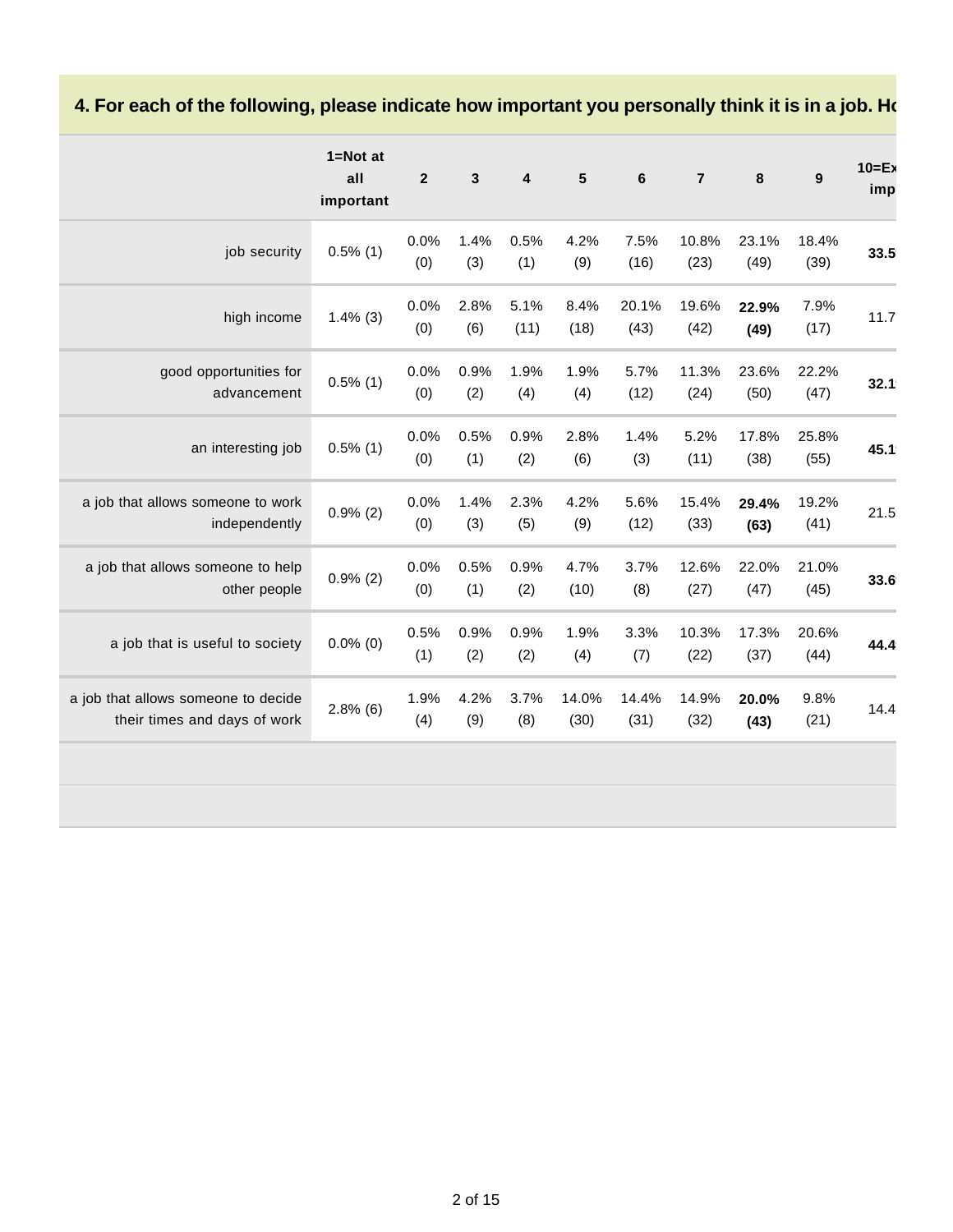## **5. What is your age?**

m

|        | ResponsePercent ResponseCount                                                                                                                                                                                                                                                                                                                                                               |                           |
|--------|---------------------------------------------------------------------------------------------------------------------------------------------------------------------------------------------------------------------------------------------------------------------------------------------------------------------------------------------------------------------------------------------|---------------------------|
| $18\,$ | $0.0\%$                                                                                                                                                                                                                                                                                                                                                                                     | $\pmb{0}$                 |
| $19$   | $0.0\%$                                                                                                                                                                                                                                                                                                                                                                                     | $\pmb{0}$                 |
| $20\,$ | $0.0\%$                                                                                                                                                                                                                                                                                                                                                                                     | $\pmb{0}$                 |
| 21     | 0.0%                                                                                                                                                                                                                                                                                                                                                                                        | $\pmb{0}$                 |
| $22\,$ | $0.0\%$                                                                                                                                                                                                                                                                                                                                                                                     | $\pmb{0}$                 |
| $23\,$ | $\begin{array}{c} \rule{0pt}{2.5ex} \rule{0pt}{2.5ex} \rule{0pt}{2.5ex} \rule{0pt}{2.5ex} \rule{0pt}{2.5ex} \rule{0pt}{2.5ex} \rule{0pt}{2.5ex} \rule{0pt}{2.5ex} \rule{0pt}{2.5ex} \rule{0pt}{2.5ex} \rule{0pt}{2.5ex} \rule{0pt}{2.5ex} \rule{0pt}{2.5ex} \rule{0pt}{2.5ex} \rule{0pt}{2.5ex} \rule{0pt}{2.5ex} \rule{0pt}{2.5ex} \rule{0pt}{2.5ex} \rule{0pt}{2.5ex} \rule{0$<br>$0.5\%$ | $\mathbf{1}$              |
| $24\,$ | 0.0%                                                                                                                                                                                                                                                                                                                                                                                        | $\pmb{0}$                 |
| $25\,$ | $\blacksquare$<br>1.5%                                                                                                                                                                                                                                                                                                                                                                      | $\ensuremath{\mathsf{3}}$ |
| $26\,$ | $\blacksquare$<br>2.4%                                                                                                                                                                                                                                                                                                                                                                      | $\sqrt{5}$                |
| $27\,$ | $\blacksquare$<br>1.0%                                                                                                                                                                                                                                                                                                                                                                      | $\sqrt{2}$                |
| $28\,$ | 3.9%<br>$\blacksquare$                                                                                                                                                                                                                                                                                                                                                                      | $\bf 8$                   |
| $29\,$ | $\blacksquare$<br>1.0%                                                                                                                                                                                                                                                                                                                                                                      | $\sqrt{2}$                |
| $30\,$ | $\blacksquare$<br>1.5%                                                                                                                                                                                                                                                                                                                                                                      | $\ensuremath{\mathsf{3}}$ |
| $31$   | $\blacksquare$<br>2.4%                                                                                                                                                                                                                                                                                                                                                                      | $\sqrt{5}$                |
| $32\,$ | $\blacksquare$<br>1.5%                                                                                                                                                                                                                                                                                                                                                                      | $\ensuremath{\mathsf{3}}$ |
| $33\,$ | I<br>$0.5\%$                                                                                                                                                                                                                                                                                                                                                                                | $\mathbf{1}$              |
| $34\,$ | $\blacksquare$<br>1.9%                                                                                                                                                                                                                                                                                                                                                                      | $\overline{4}$            |
| $35\,$ | $\blacksquare$<br>2.9%                                                                                                                                                                                                                                                                                                                                                                      | $\,6\,$                   |
| $36\,$ | $\blacksquare$<br>1.9%                                                                                                                                                                                                                                                                                                                                                                      | $\pmb{4}$                 |
| $37\,$ | $\blacksquare$<br>1.5%                                                                                                                                                                                                                                                                                                                                                                      | $\ensuremath{\mathsf{3}}$ |
| $38\,$ | $\blacksquare$<br>2.9%                                                                                                                                                                                                                                                                                                                                                                      | $\,6\,$                   |
| $39\,$ | $\blacksquare$<br>1.9%                                                                                                                                                                                                                                                                                                                                                                      | $\pmb{4}$                 |
| $40\,$ | $\blacksquare$<br>1.0%                                                                                                                                                                                                                                                                                                                                                                      | $\overline{2}$            |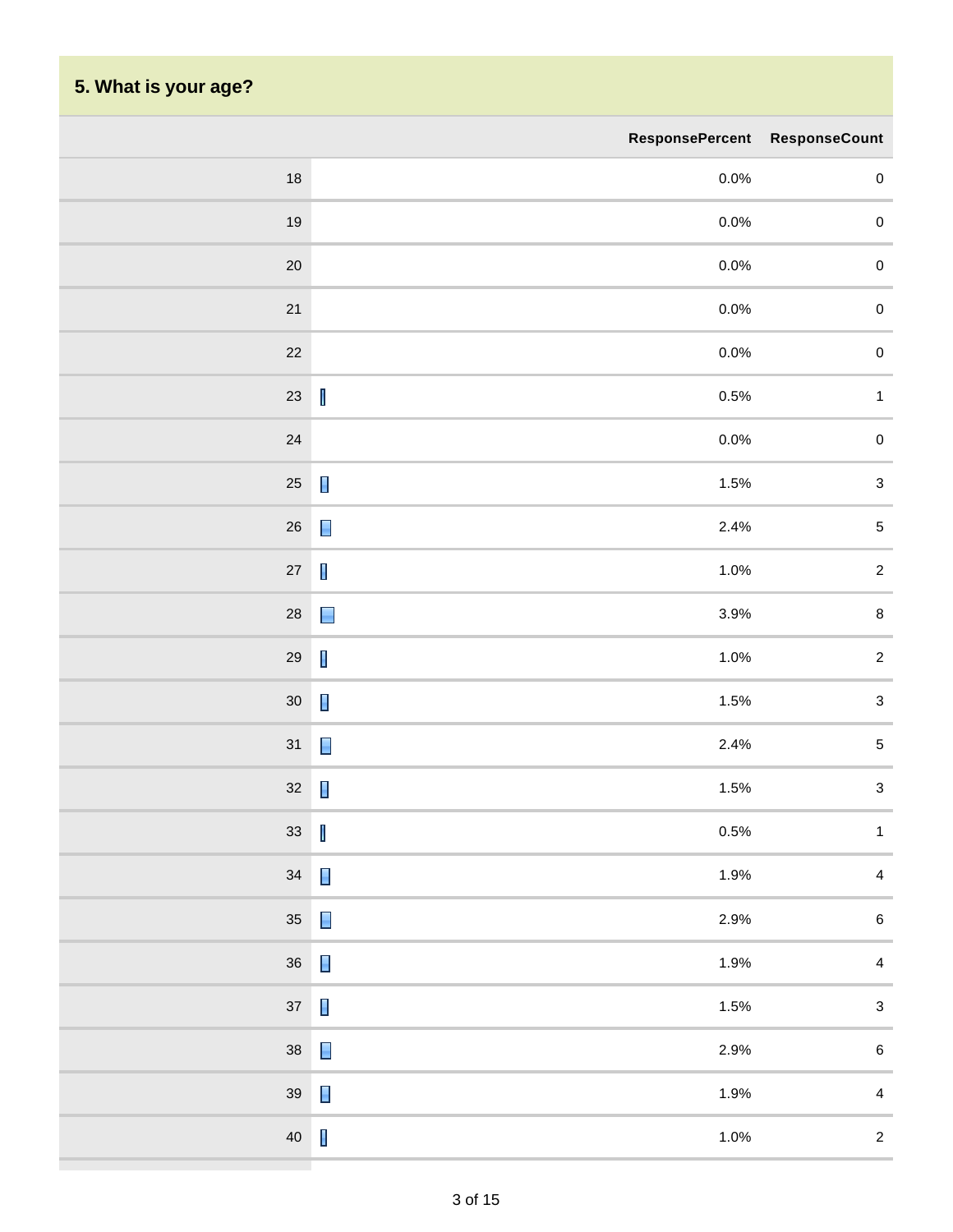| 41          | $\blacksquare$<br>2.9%                                                                                                                                                                                                                                                                                                                                                                      | $\,6\,$          |
|-------------|---------------------------------------------------------------------------------------------------------------------------------------------------------------------------------------------------------------------------------------------------------------------------------------------------------------------------------------------------------------------------------------------|------------------|
| $42\,$      | 4.4%                                                                                                                                                                                                                                                                                                                                                                                        | $\boldsymbol{9}$ |
| $43\,$      | 2.4%<br>$\blacksquare$                                                                                                                                                                                                                                                                                                                                                                      | $\sqrt{5}$       |
| $\bf 44$    | $\blacksquare$<br>1.5%                                                                                                                                                                                                                                                                                                                                                                      | $\mathbf{3}$     |
| $\sqrt{45}$ | $\blacksquare$<br>2.4%                                                                                                                                                                                                                                                                                                                                                                      | $\sqrt{5}$       |
| $\sqrt{46}$ | $\Box$<br>3.9%                                                                                                                                                                                                                                                                                                                                                                              | $\bf 8$          |
| $47\,$      | $\blacksquare$<br>3.4%                                                                                                                                                                                                                                                                                                                                                                      | $\boldsymbol{7}$ |
| ${\bf 48}$  | $\blacksquare$<br>1.9%                                                                                                                                                                                                                                                                                                                                                                      | $\overline{4}$   |
| 49          | $\blacksquare$<br>2.9%                                                                                                                                                                                                                                                                                                                                                                      | $\,6\,$          |
| $50\,$      | 4.4%<br>$\Box$                                                                                                                                                                                                                                                                                                                                                                              | $\boldsymbol{9}$ |
| $51\,$      | $\blacksquare$<br>3.4%                                                                                                                                                                                                                                                                                                                                                                      | $\overline{7}$   |
| $52\,$      | $\blacksquare$<br>1.5%                                                                                                                                                                                                                                                                                                                                                                      | $\mathbf{3}$     |
| 53          | $\blacksquare$<br>3.9%                                                                                                                                                                                                                                                                                                                                                                      | $\bf 8$          |
|             |                                                                                                                                                                                                                                                                                                                                                                                             |                  |
| ${\bf 54}$  | 5.8%<br>E                                                                                                                                                                                                                                                                                                                                                                                   | $12$             |
| ${\bf 55}$  | $\blacksquare$<br>3.4%                                                                                                                                                                                                                                                                                                                                                                      | $\overline{7}$   |
| 56          | $\blacksquare$<br>1.9%                                                                                                                                                                                                                                                                                                                                                                      | $\overline{4}$   |
| $57\,$      | $\blacksquare$<br>3.4%                                                                                                                                                                                                                                                                                                                                                                      | $\boldsymbol{7}$ |
| 58          | $\blacksquare$<br>1.5%                                                                                                                                                                                                                                                                                                                                                                      | $\mathbf{3}$     |
| 59          | $\blacksquare$<br>1.9%                                                                                                                                                                                                                                                                                                                                                                      | $\overline{4}$   |
| 60          | $\blacksquare$<br>1.5%                                                                                                                                                                                                                                                                                                                                                                      | $\mathbf{3}$     |
| 61          | $\blacksquare$<br>1.9%                                                                                                                                                                                                                                                                                                                                                                      | $\overline{4}$   |
| $62\,$      | $\blacksquare$<br>2.9%                                                                                                                                                                                                                                                                                                                                                                      | $\,6\,$          |
| 63          | $\begin{array}{c} \rule{0pt}{2.5ex} \rule{0pt}{2.5ex} \rule{0pt}{2.5ex} \rule{0pt}{2.5ex} \rule{0pt}{2.5ex} \rule{0pt}{2.5ex} \rule{0pt}{2.5ex} \rule{0pt}{2.5ex} \rule{0pt}{2.5ex} \rule{0pt}{2.5ex} \rule{0pt}{2.5ex} \rule{0pt}{2.5ex} \rule{0pt}{2.5ex} \rule{0pt}{2.5ex} \rule{0pt}{2.5ex} \rule{0pt}{2.5ex} \rule{0pt}{2.5ex} \rule{0pt}{2.5ex} \rule{0pt}{2.5ex} \rule{0$<br>$0.5\%$ | $\mathbf{1}$     |
| 64          | $\mathbf{I}$<br>1.0%                                                                                                                                                                                                                                                                                                                                                                        | $\overline{c}$   |
| 65          | J<br>$0.5\%$                                                                                                                                                                                                                                                                                                                                                                                | $\mathbf{1}$     |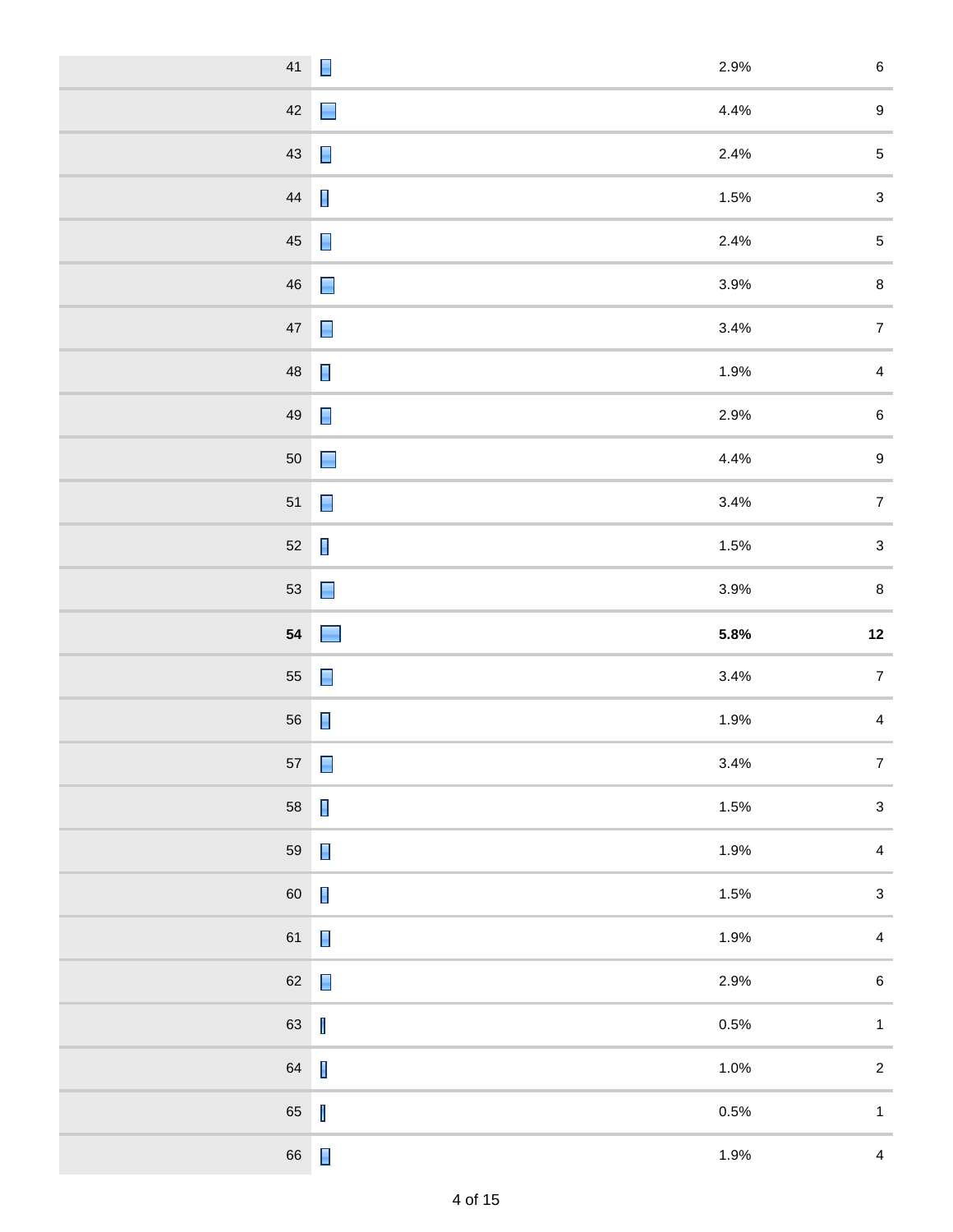| 67                 | 0.0%                    | 0   |
|--------------------|-------------------------|-----|
| 68                 | I<br>1.0%               | 2   |
| 69                 | $\mathbf I$<br>0.5%     |     |
| 70 or older $\Box$ | 1.5%                    | 3   |
|                    | <b>AnsweredQuestion</b> | 206 |
|                    | <b>SkippedQuestion</b>  | 14  |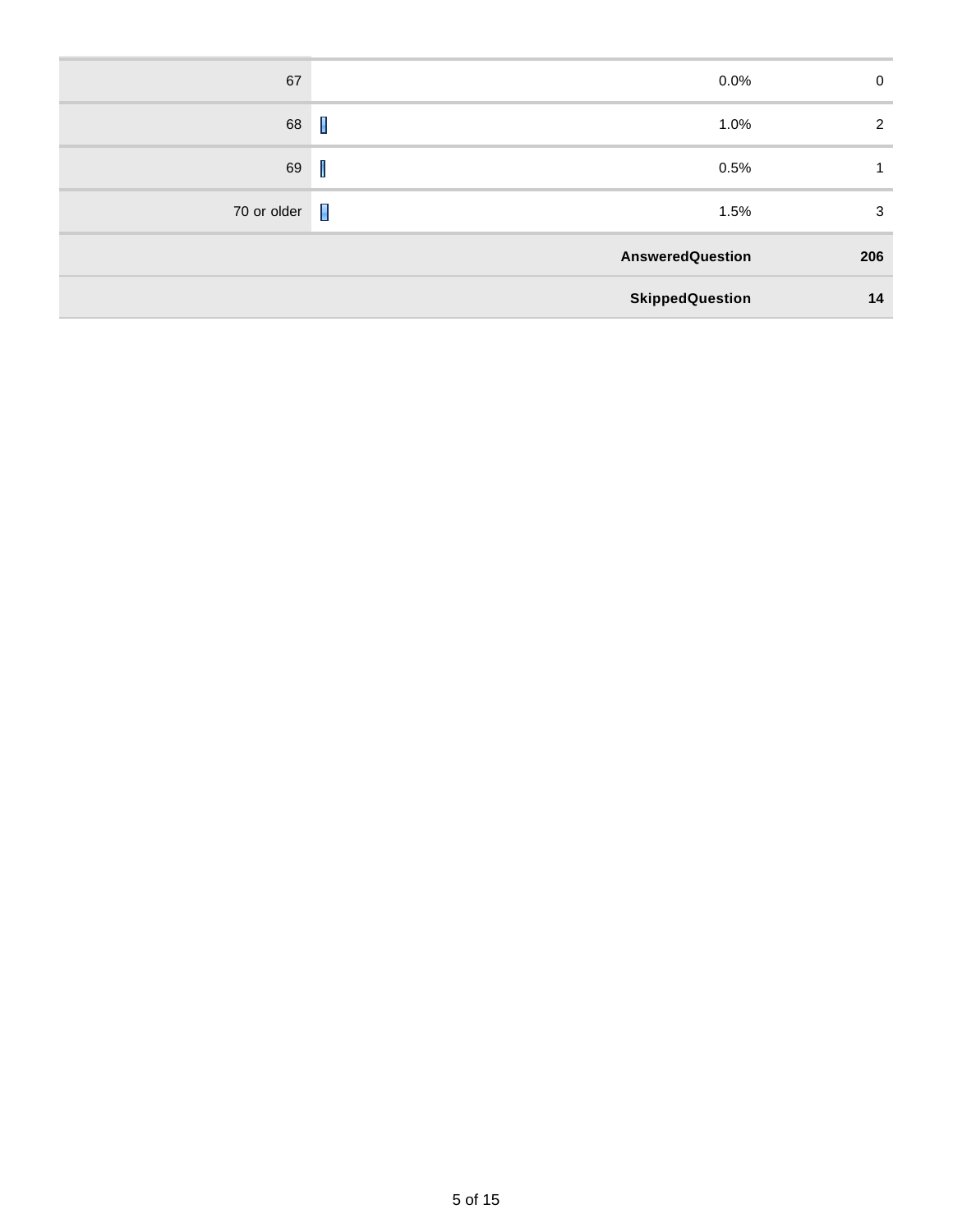### **6. Question Random Assignment**

| $1 = Not$ at<br>$10=E$<br>$\overline{\phantom{a}}$<br>all<br>6<br>$\overline{2}$<br>- 5<br>8<br>3<br>4<br>imp<br>important |
|----------------------------------------------------------------------------------------------------------------------------|
|----------------------------------------------------------------------------------------------------------------------------|

Question Random Assignment - Text 1

Now, looking back 10 years ago -- how important was each of the following to you back then?

| job security                                                        | $0.0\%$ (0) | 1.2%<br>(1) | 4.8%<br>(4) | 3.6%<br>(3) | 2.4%<br>(2)  | 7.2%<br>(6)   | 12.0%<br>(10) | 19.3%<br>(16) | 14.5%<br>(12) | 34.9 |
|---------------------------------------------------------------------|-------------|-------------|-------------|-------------|--------------|---------------|---------------|---------------|---------------|------|
| high income                                                         | $1.2\%$ (1) | 2.4%<br>(2) | 0.0%<br>(0) | 4.8%<br>(4) | 7.2%<br>(6)  | 13.3%<br>(11) | 14.5%<br>(12) | 26.5%<br>(22) | 7.2%<br>(6)   | 22.9 |
| good opportunities for<br>advancement                               | $0.0\%$ (0) | 1.2%<br>(1) | 1.2%<br>(1) | 2.4%<br>(2) | 4.9%<br>(4)  | 3.7%<br>(3)   | 13.4%<br>(11) | 17.1%<br>(14) | 22.0%<br>(18) | 34.1 |
| an interesting job                                                  | $0.0\%$ (0) | 0.0%<br>(0) | 2.4%<br>(2) | 1.2%<br>(1) | 6.0%<br>(5)  | 8.4%<br>(7)   | 7.2%<br>(6)   | 16.9%<br>(14) | 19.3%<br>(16) | 38.6 |
| a job that allows someone to work<br>independently                  | $2.4\%$ (2) | 2.4%<br>(2) | 7.2%<br>(6) | 6.0%<br>(5) | 9.6%<br>(8)  | 13.3%<br>(11) | 14.5%<br>(12) | 15.7%<br>(13) | 15.7%<br>(13) | 13.3 |
| a job that allows someone to help<br>other people                   | $1.2\%$ (1) | 0.0%<br>(0) | 2.4%<br>(2) | 4.8%<br>(4) | 8.4%<br>(7)  | 10.8%<br>(9)  | 14.5%<br>(12) | 14.5%<br>(12) | 16.9%<br>(14) | 26.5 |
| a job that is useful to society                                     | $0.0\%$ (0) | 0.0%<br>(0) | 2.4%<br>(2) | 2.4%<br>(2) | 9.6%<br>(8)  | 10.8%<br>(9)  | 13.3%<br>(11) | 13.3%<br>(11) | 16.9%<br>(14) | 31.3 |
| a job that allows someone to decide<br>their times and days of work | $7.2\%$ (6) | 2.4%<br>(2) | 8.4%<br>(7) | 6.0%<br>(5) | 10.8%<br>(9) | 16.9%<br>(14) | 13.3%<br>(11) | 8.4%<br>(7)   | 10.8%<br>(9)  | 15.7 |

#### Question Random Assignment - Text 2

Now, looking ahead 10 years from now -- how important do you think each of the following will be to you then?

| job security                                       | $2.3\%$ (2) | 2.3%<br>(2)    | 2.3%<br>(2) | 4.7%<br>(4)    | 2.3%<br>(2)    | 7.0%<br>(6)   | 10.5%<br>(9)  | 18.6%<br>(16) | 20.9%<br>(18) | 29.1 |
|----------------------------------------------------|-------------|----------------|-------------|----------------|----------------|---------------|---------------|---------------|---------------|------|
| high income                                        | $2.3\%$ (2) | 2.3%<br>(2)    | 1.2%<br>(1) | 3.5%<br>(3)    | 11.6%<br>(10)  | 15.1%<br>(13) | 15.1%<br>(13) | 19.8%<br>(17) | 12.8%<br>(11) | 16.3 |
| good opportunities for<br>advancement              | $3.6\%$ (3) | 2.4%<br>(2)    | 1.2%<br>(1) | $6.0\%$<br>(5) | 9.5%<br>(8)    | 6.0%<br>(5)   | 19.0%<br>(16) | 22.6%<br>(19) | 10.7%<br>(9)  | 19.0 |
| an interesting job                                 | $1.2\%$ (1) | $0.0\%$<br>(0) | 0.0%<br>(0) | 1.2%<br>(1)    | $0.0\%$<br>(0) | 1.2%<br>(1)   | 12.8%<br>(11) | 17.4%<br>(15) | 24.4%<br>(21) | 41.9 |
| a job that allows someone to work<br>independently | $2.4\%$ (2) | $0.0\%$<br>(0) | 2.4%<br>(2) | 1.2%<br>(1)    | 6.0%<br>(5)    | 3.6%<br>(3)   | 16.7%<br>(14) | 21.4%<br>(18) | 19.0%<br>(16) | 27.4 |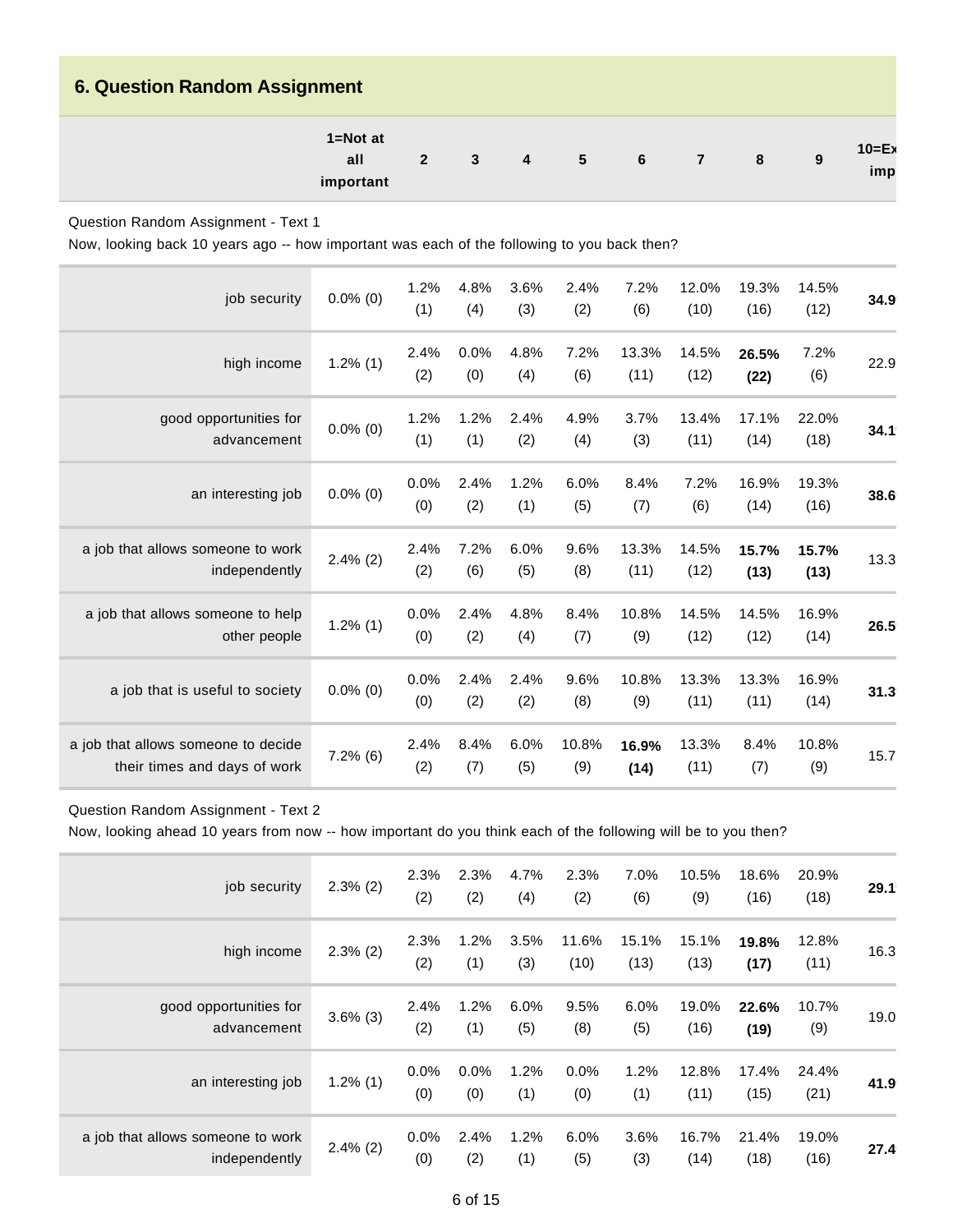| a job that allows someone to help<br>other people                   | $0.0\%$ (0) | $1.2\%$<br>(1) | $0.0\%$<br>(0) | $1.2\%$<br>(1) | 3.5%<br>(3) | 3.5%<br>(3) | 12.9%<br>(11) | 16.5%<br>(14) | 17.6%<br>(15) | 43.5 |
|---------------------------------------------------------------------|-------------|----------------|----------------|----------------|-------------|-------------|---------------|---------------|---------------|------|
| a job that is useful to society                                     | $1.2\%$ (1) | 1.2%<br>(1)    | $0.0\%$<br>(0) | 1.2%<br>(1)    | 3.5%<br>(3) | 1.2%<br>(1) | 10.5%<br>(9)  | 15.1%<br>(13) | 20.9%<br>(18) | 45.3 |
| a job that allows someone to decide<br>their times and days of work | 4.7% $(4)$  | 1.2%<br>(1)    | 2.3%<br>(2)    | 5.8%<br>(5)    | 5.8%<br>(5) | 7.0%<br>(6) | 15.1%<br>(13) | 20.9%<br>(18) | 14.0%<br>(12) | 23.3 |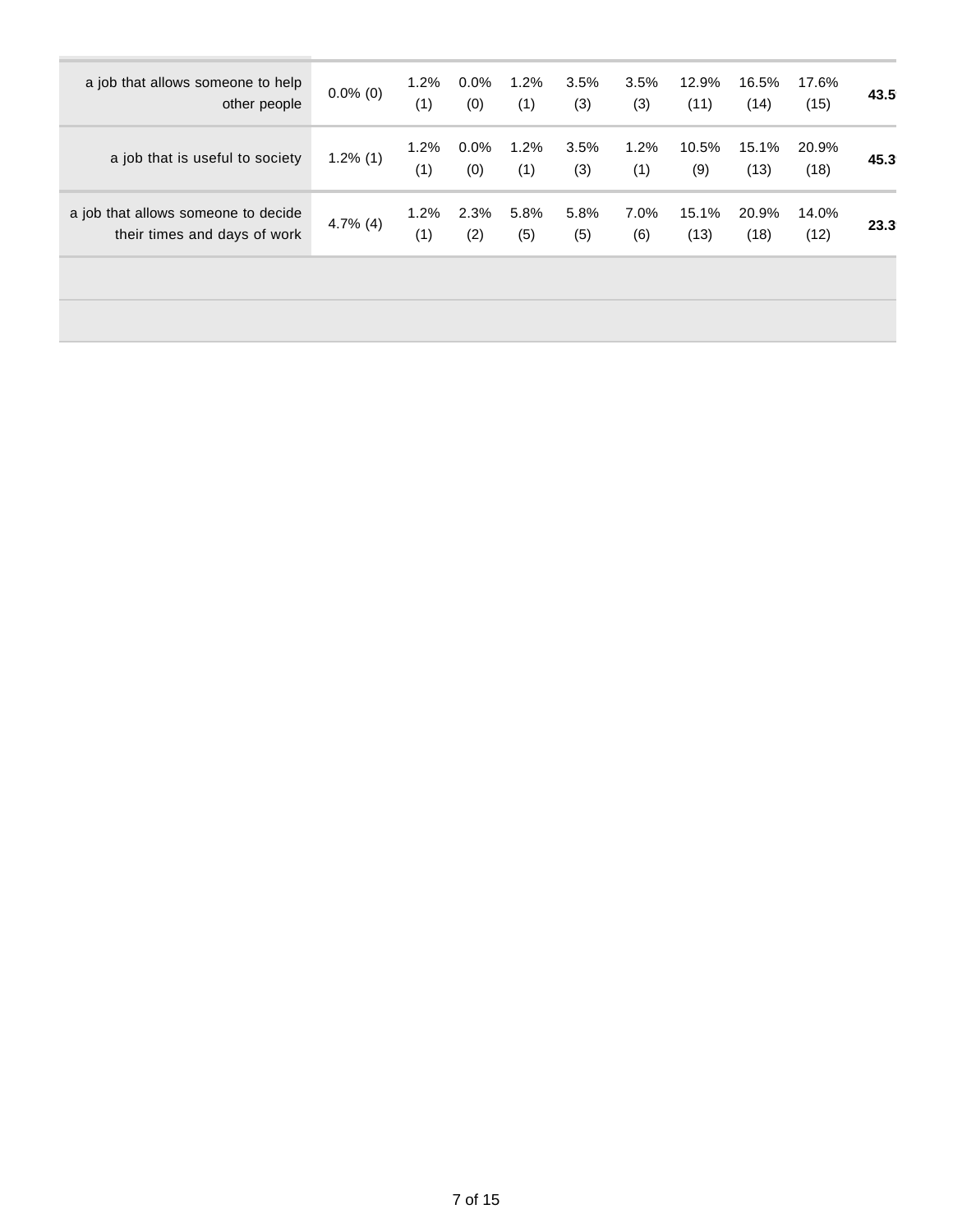### **7. Question Random Assignment**

#### Question Random Assignment - Text 2

In the last 10 years, how many different jobs or positions have you had?

| $\mathbf{1}$            | 18.5%                   | $15\,$           |
|-------------------------|-------------------------|------------------|
| $\overline{\mathbf{2}}$ | 27.2%                   | ${\bf 22}$       |
| $\mathbf{3}$            | 19.8%                   | 16               |
| $\overline{4}$          | 9.9%                    | $\bf 8$          |
| $\sqrt{5}$              | 11.1%                   | $\boldsymbol{9}$ |
| $\,6\,$                 | 7.4%<br><b>Contract</b> | $\,6\,$          |
| $\overline{7}$          | $\blacksquare$<br>1.2%  | $\mathbf{1}$     |
| $\,8\,$                 | 2.5%                    | $\overline{2}$   |
| $\boldsymbol{9}$        | 0.0%                    | $\pmb{0}$        |
| 10 or more              | 2.5%                    | $\overline{2}$   |

#### Question Random Assignment - Text 3

In the next 10 years, how many different jobs or positions do you think you will have?

| $\mathbf{1}$            | 10.3%                  | $\boldsymbol{9}$ |
|-------------------------|------------------------|------------------|
| $\overline{\mathbf{2}}$ | 42.5%                  | 37               |
| $\sqrt{3}$              | 27.6%                  | 24               |
| $\overline{4}$          | 11.5%                  | 10               |
| $\sqrt{5}$              | 4.6%                   | $\overline{4}$   |
| $\,$ 6 $\,$             | $\blacksquare$<br>2.3% | $\overline{2}$   |
| $\overline{7}$          | 0.0%                   | $\mathbf 0$      |
| $\boldsymbol{8}$        | 0.0%                   | $\mathbf 0$      |
| $\overline{9}$          | 0.0%                   | $\mathbf 0$      |
| 10 or more              | $\blacksquare$<br>1.1% | $\mathbf{1}$     |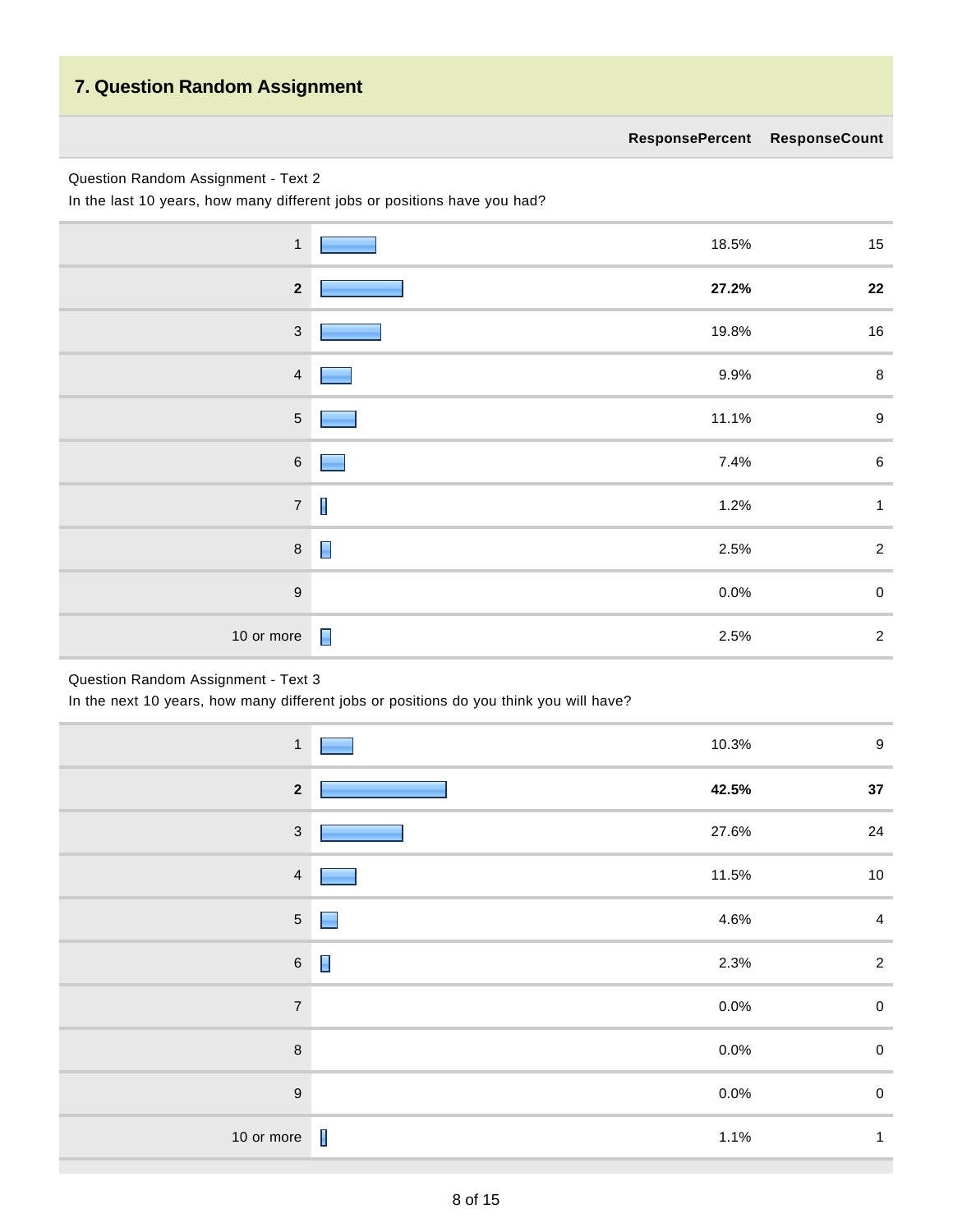**SkippedQuestion 52**

|                                                                     | $1 = Not$ at<br>all<br>important | $\mathbf{2}$ | $\overline{3}$ | 4           | $5\phantom{1}$ | $6\phantom{1}6$ | $\overline{7}$ | 8            | $\mathbf{9}$ | $10 = Ex$<br>imp |
|---------------------------------------------------------------------|----------------------------------|--------------|----------------|-------------|----------------|-----------------|----------------|--------------|--------------|------------------|
| job security                                                        | $0.0\%$ (0)                      | 0.0%<br>(0)  | 0.0%<br>(0)    | 0.0%<br>(0) | 4.8%<br>(1)    | 0.0%<br>(0)     | 9.5%<br>(2)    | 14.3%<br>(3) | 19.0%<br>(4) | 52.4             |
| high income                                                         | $0.0\%$ (0)                      | 0.0%<br>(0)  | 0.0%<br>(0)    | 4.8%<br>(1) | 4.8%<br>(1)    | 9.5%<br>(2)     | 9.5%<br>(2)    | 42.9%<br>(9) | 23.8%<br>(5) | 4.8              |
| good opportunities for<br>advancement                               | $0.0\%$ (0)                      | 0.0%<br>(0)  | 0.0%<br>(0)    | 0.0%<br>(0) | 4.8%<br>(1)    | 9.5%<br>(2)     | 14.3%<br>(3)   | 14.3%<br>(3) | 28.6%<br>(6) | 28.0             |
| an interesting job                                                  | $0.0\%$ (0)                      | 0.0%<br>(0)  | 0.0%<br>(0)    | 0.0%<br>(0) | 9.5%<br>(2)    | 0.0%<br>(0)     | 4.8%<br>(1)    | 23.8%<br>(5) | 23.8%<br>(5) | 38.1             |
| a job that allows someone to work<br>independently                  | $0.0\%$ (0)                      | 0.0%<br>(0)  | 0.0%<br>(0)    | 0.0%<br>(0) | 9.5%<br>(2)    | 19.0%<br>(4)    | 23.8%<br>(5)   | 19.0%<br>(4) | 19.0%<br>(4) | 9.5              |
| a job that allows someone to help<br>other people                   | $0.0\%$ (0)                      | 0.0%<br>(0)  | 0.0%<br>(0)    | 4.8%<br>(1) | 9.5%<br>(2)    | 4.8%<br>(1)     | 9.5%<br>(2)    | 23.8%<br>(5) | 4.8%<br>(1)  | 42.9             |
| a job that is useful to society                                     | $0.0\%$ (0)                      | 0.0%<br>(0)  | 0.0%<br>(0)    | 0.0%<br>(0) | 9.5%<br>(2)    | 4.8%<br>(1)     | 19.0%<br>(4)   | 4.8%<br>(1)  | 19.0%<br>(4) | 42.9             |
| a job that allows someone to decide<br>their times and days of work | $0.0\%$ (0)                      | 0.0%<br>(0)  | 0.0%<br>(0)    | 0.0%<br>(0) | 14.3%<br>(3)   | 23.8%<br>(5)    | 14.3%<br>(3)   | 9.5%<br>(2)  | 14.3%<br>(3) | 23.8             |

### **8. Now, looking ahead 10 years from now -- how important do you think each of the following will be to you then in the set of the following will be the set of the set of the following will be the set of your then in the s**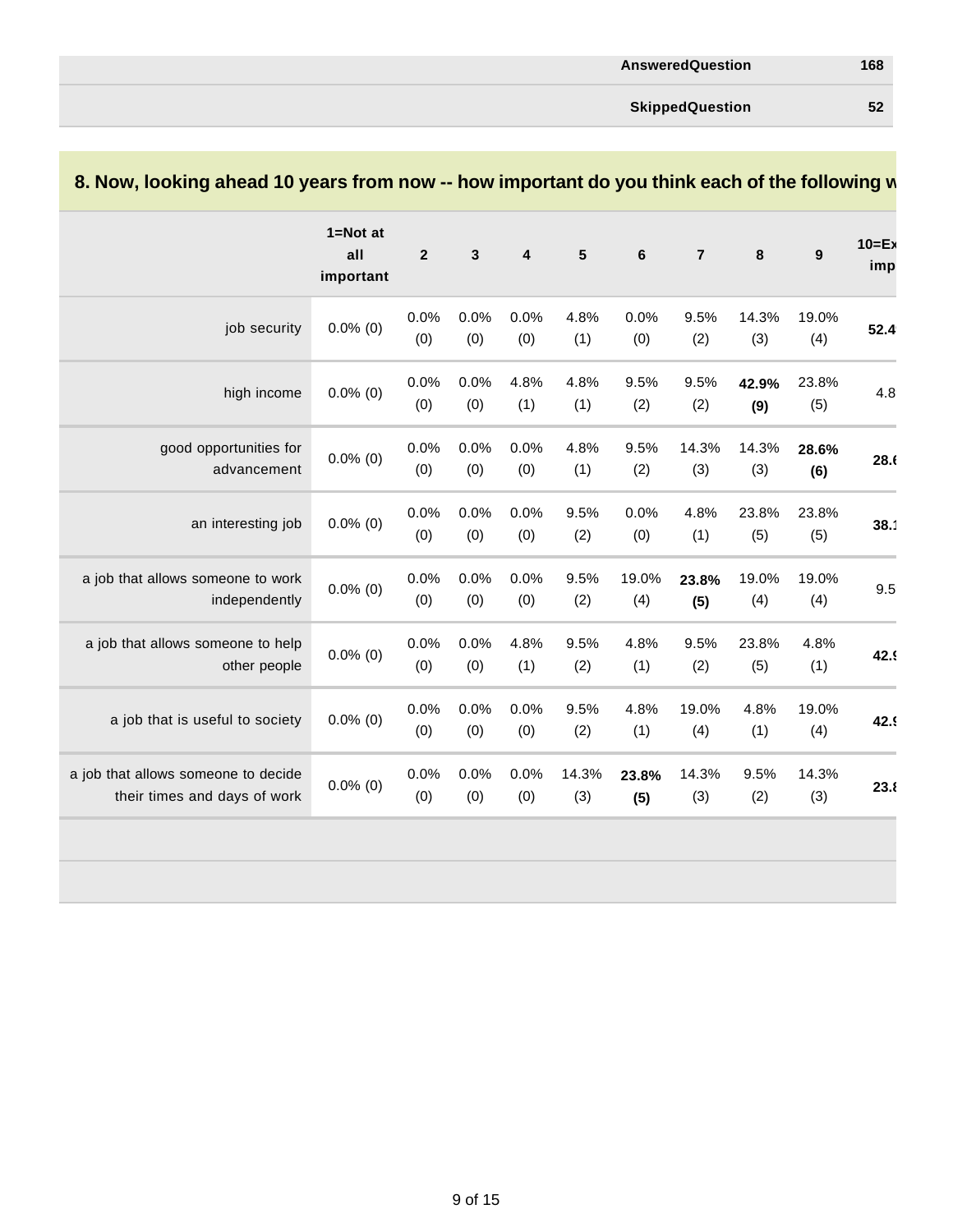## **9. In the next 10 years, how many different jobs or positions do you think you will have?**

|                  | <b>ResponsePercent</b>  | <b>ResponseCount</b> |
|------------------|-------------------------|----------------------|
| $\mathbf{1}$     | 4.8%                    | $\mathbf{1}$         |
| $\sqrt{2}$       | 19.0%                   | $\overline{4}$       |
| $\mathbf{3}$     | 33.3%                   | $\overline{7}$       |
| $\overline{4}$   | 14.3%                   | $\sqrt{3}$           |
| $\sqrt{5}$       | 23.8%                   | $\sqrt{5}$           |
| $\,6$            | 0.0%                    | $\mathsf 0$          |
| $\overline{7}$   | $0.0\%$                 | $\pmb{0}$            |
| $\,8\,$          | $0.0\%$                 | $\pmb{0}$            |
| $\boldsymbol{9}$ | $0.0\%$                 | $\pmb{0}$            |
| 10 or more       | 4.8%<br>$\blacksquare$  | $\mathbf{1}$         |
|                  | <b>AnsweredQuestion</b> | 21                   |
|                  | <b>SkippedQuestion</b>  | 199                  |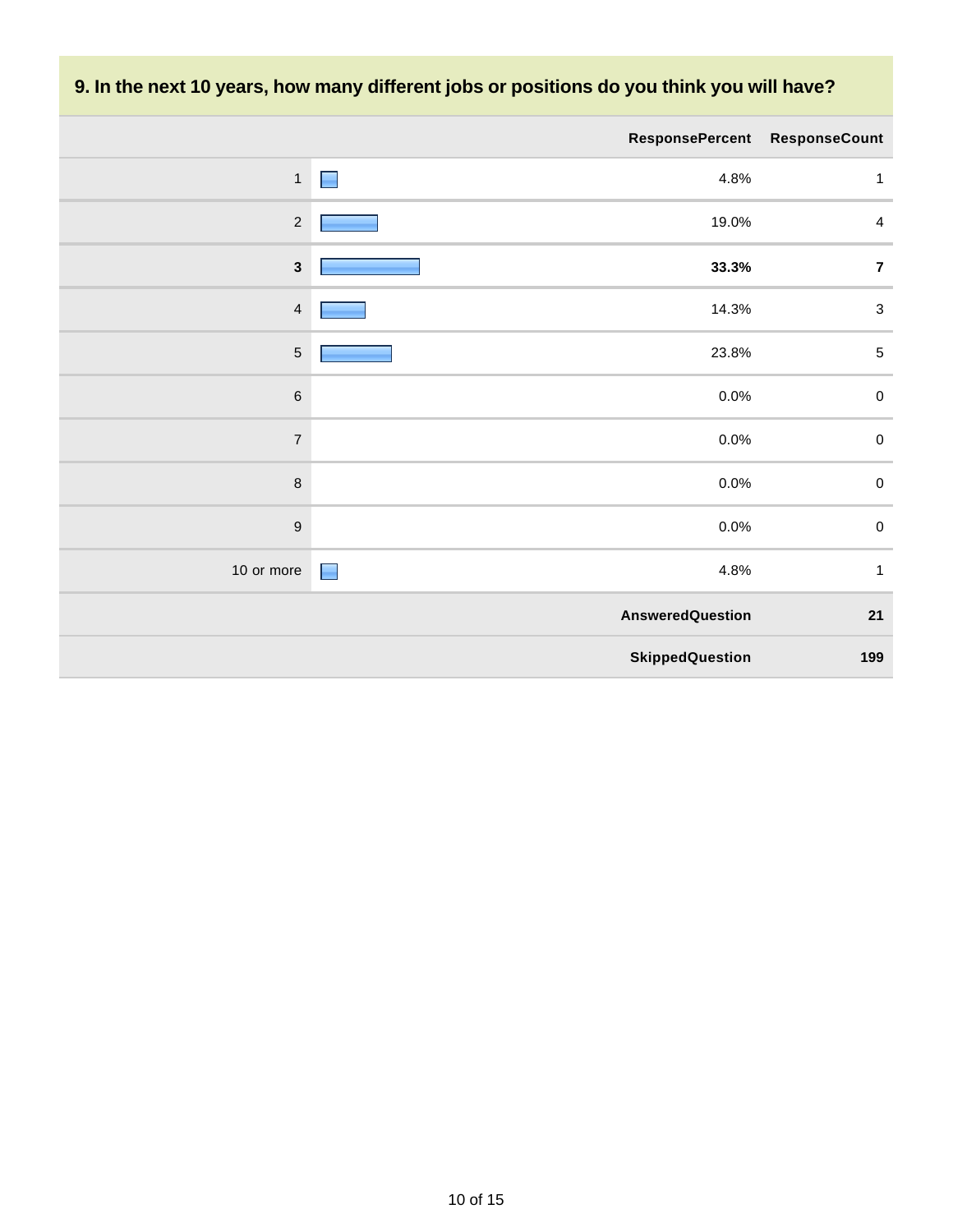10. Now, looking back 10 years ago -- how important was each of the following to you back the

|                                                                     | $1 = Not$ at<br>all<br>important | $\overline{2}$ | $\mathbf{3}$ | 4           | $5\phantom{1}$ | 6            | $\overline{7}$ | 8             | $\boldsymbol{9}$ | $10=E$<br>imp |
|---------------------------------------------------------------------|----------------------------------|----------------|--------------|-------------|----------------|--------------|----------------|---------------|------------------|---------------|
| job security                                                        | $0.0\%$ (0)                      | 0.0%<br>(0)    | 4.2%<br>(1)  | 4.2%<br>(1) | 4.2%<br>(1)    | 12.5%<br>(3) | 16.7%<br>(4)   | 25.0%<br>(6)  | 8.3%<br>(2)      | 25.0          |
| high income                                                         | $0.0\%$ (0)                      | 4.2%<br>(1)    | 4.2%<br>(1)  | 4.2%<br>(1) | 0.0%<br>(0)    | 8.3%<br>(2)  | 12.5%<br>(3)   | 41.7%<br>(10) | 8.3%<br>(2)      | 16.7          |
| good opportunities for<br>advancement                               | $4.2\%$ (1)                      | 0.0%<br>(0)    | 4.2%<br>(1)  | 0.0%<br>(0) | 4.2%<br>(1)    | 0.0%<br>(0)  | 8.3%<br>(2)    | 16.7%<br>(4)  | 29.2%<br>(7)     | 33.3          |
| an interesting job                                                  | $0.0\%$ (0)                      | 0.0%<br>(0)    | 0.0%<br>(0)  | 0.0%<br>(0) | 0.0%<br>(0)    | 0.0%<br>(0)  | 0.0%<br>(0)    | 29.2%<br>(7)  | 16.7%<br>(4)     | 54.2          |
| a job that allows someone to work<br>independently                  | $0.0\%$ (0)                      | 0.0%<br>(0)    | 0.0%<br>(0)  | 4.2%<br>(1) | 0.0%<br>(0)    | 8.3%<br>(2)  | 20.8%<br>(5)   | 33.3%<br>(8)  | 20.8%<br>(5)     | 12.5          |
| a job that allows someone to help<br>other people                   | $4.2\%$ (1)                      | 0.0%<br>(0)    | 0.0%<br>(0)  | 0.0%<br>(0) | 0.0%<br>(0)    | 8.3%<br>(2)  | 12.5%<br>(3)   | 20.8%<br>(5)  | 12.5%<br>(3)     | 41.7          |
| a job that is useful to society                                     | $0.0\%$ (0)                      | 0.0%<br>(0)    | 0.0%<br>(0)  | 0.0%<br>(0) | 0.0%<br>(0)    | 4.2%<br>(1)  | 12.5%<br>(3)   | 16.7%<br>(4)  | 12.5%<br>(3)     | 54.2          |
| a job that allows someone to decide<br>their times and days of work | $0.0\%$ (0)                      | 4.2%<br>(1)    | 8.3%<br>(2)  | 8.3%<br>(2) | 12.5%<br>(3)   | 16.7%<br>(4) | 25.0%<br>(6)   | 12.5%<br>(3)  | 8.3%<br>(2)      | 4.2           |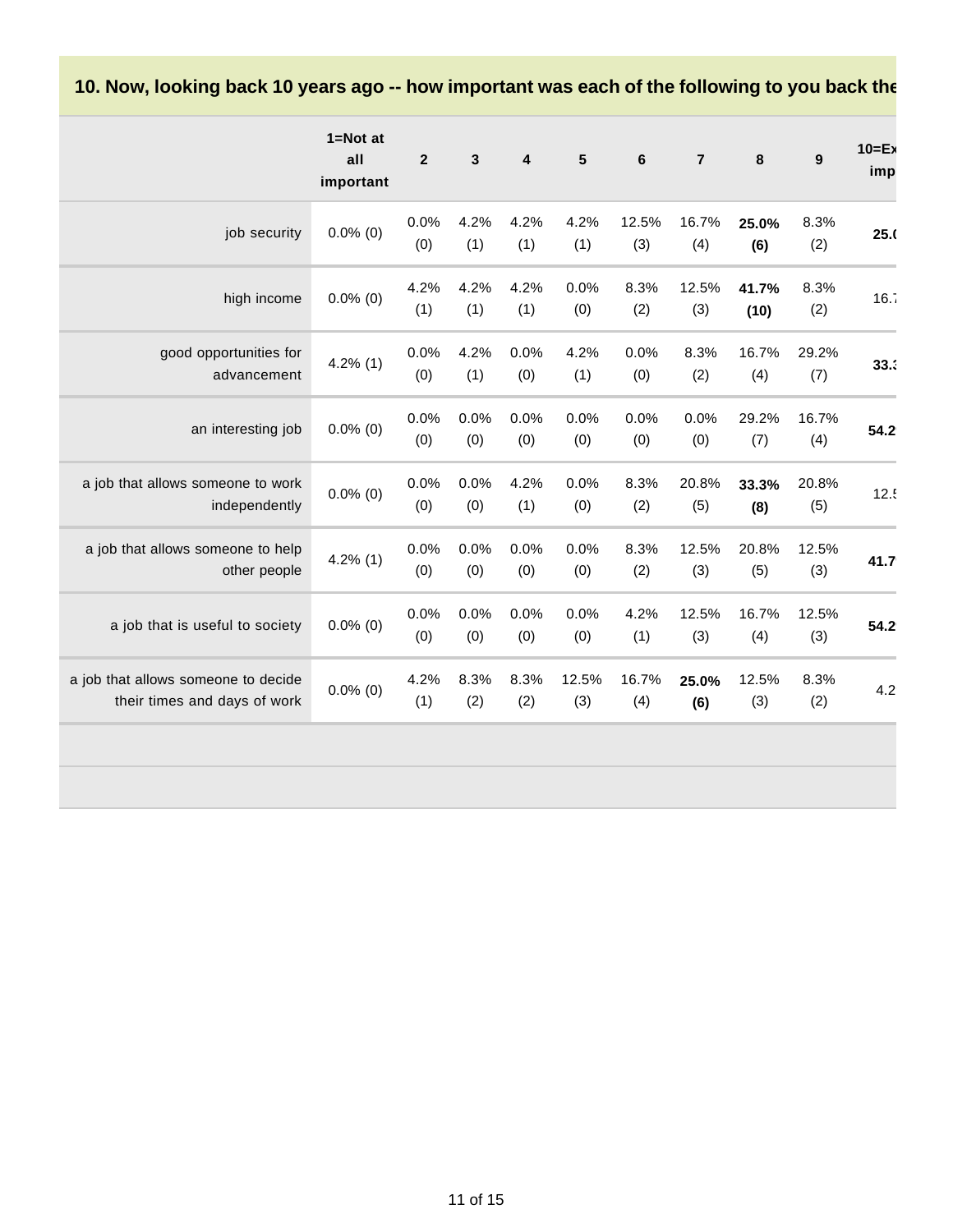### **11. In the last 10 years, how many different jobs or positions have you had?**

|                          | ResponsePercent ResponseCount |                |
|--------------------------|-------------------------------|----------------|
| $\mathbf{1}$             | 31.8%                         | $\overline{7}$ |
| $\overline{\mathbf{2}}$  | 36.4%                         | $\pmb{8}$      |
| $\sqrt{3}$               | 9.1%                          | $\sqrt{2}$     |
| $\overline{4}$           | 13.6%                         | $\sqrt{3}$     |
| $\sqrt{5}$               | 4.5%<br>▉                     | $\mathbf{1}$   |
| $\,6$                    | 0.0%                          | $\pmb{0}$      |
| $\overline{\mathcal{I}}$ | 0.0%                          | $\pmb{0}$      |
| $\,8\,$                  | 0.0%                          | $\pmb{0}$      |
| $\boldsymbol{9}$         | 0.0%                          | $\pmb{0}$      |
| 10 or more               | $\blacksquare$<br>4.5%        | $\mathbf{1}$   |
|                          | <b>AnsweredQuestion</b>       | ${\bf 22}$     |
|                          | <b>SkippedQuestion</b>        | 198            |

## **12. Thinking again about what you personally value in a job . . .**

|                                                                   | Not at all   | Only a<br>little | <b>Some</b> | A fair<br>amount | A great<br>deal         | <b>RatingCount</b> |
|-------------------------------------------------------------------|--------------|------------------|-------------|------------------|-------------------------|--------------------|
| how much has this changed for you<br>in last 10 years?            | $5.6\%$ (12) | 23.5% (50)       | 19.7% (42)  | 28.6% (61)       | 22.5% (48)              | 213                |
| how much do think it will change for<br>you in the next 10 years? | $7.0\%$ (15) | 27.1% (58)       | 23.4% (50)  | 24.8% (53)       | 17.8% (38)              | 214                |
|                                                                   |              |                  |             |                  | <b>AnsweredQuestion</b> | 214                |
|                                                                   |              |                  |             |                  | <b>SkippedQuestion</b>  | 6                  |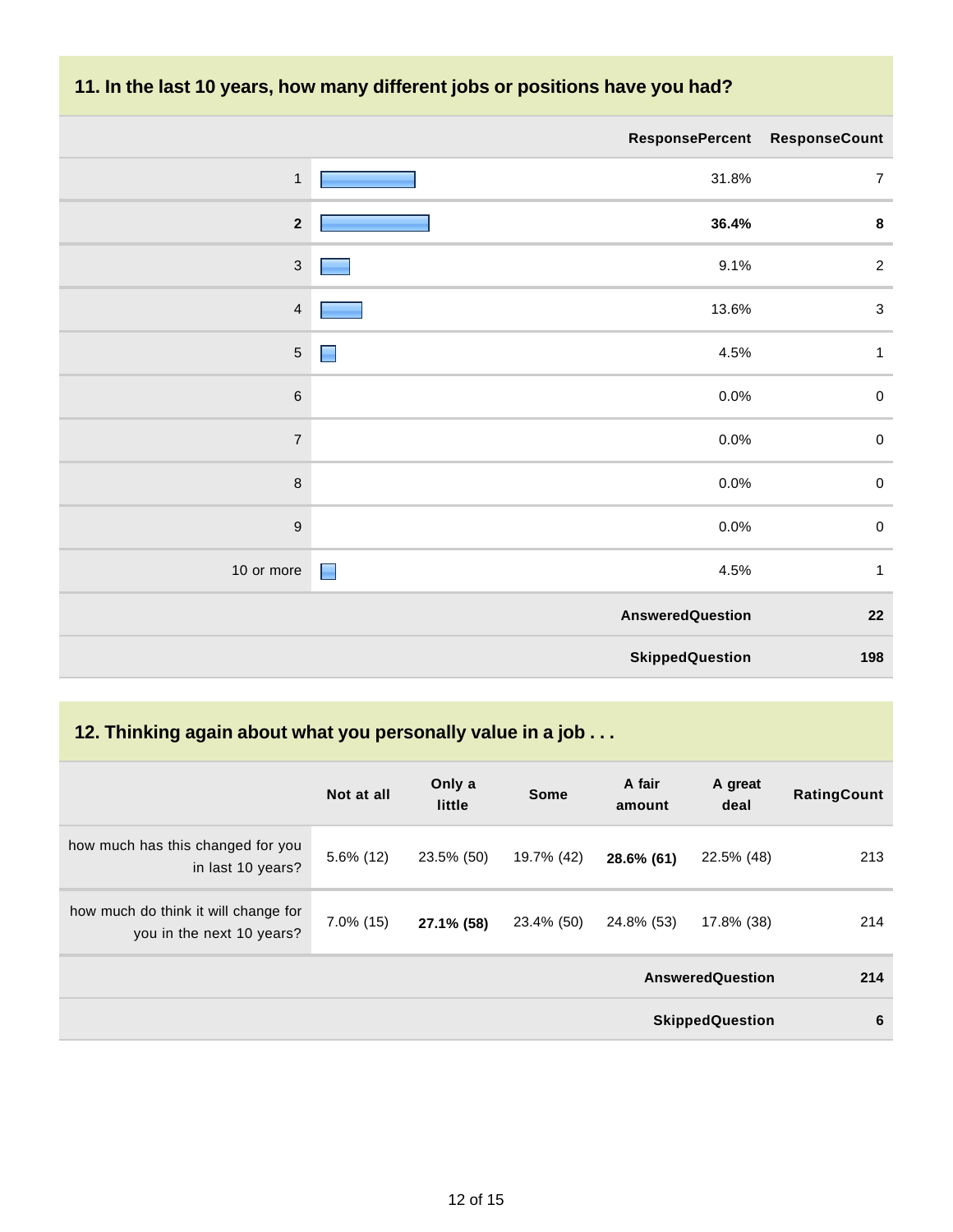## **13. Where do you currently work?**

|                             |                  | <b>ResponsePercent</b>  | <b>ResponseCount</b> |
|-----------------------------|------------------|-------------------------|----------------------|
| <b>Public sector</b>        |                  | 64.6%                   | 137                  |
| Non-profit sector           |                  | 17.9%                   | 38                   |
| Private (for-profit) sector | <b>First</b>     | 6.1%                    | 13                   |
| Student/retired/unemployed  | <b>Formation</b> | 5.7%                    | 12                   |
| Other (please specify)      |                  | 5.7%                    | 12                   |
|                             |                  | <b>AnsweredQuestion</b> | 212                  |
|                             |                  | <b>SkippedQuestion</b>  | 8                    |

## **14. Are you . . .**

|             | <b>ResponsePercent</b>  | <b>ResponseCount</b> |
|-------------|-------------------------|----------------------|
| <b>Male</b> | 50.0%                   | 105                  |
| Female      | 50.0%                   | 105                  |
|             | <b>AnsweredQuestion</b> | 210                  |
|             | <b>SkippedQuestion</b>  | 10                   |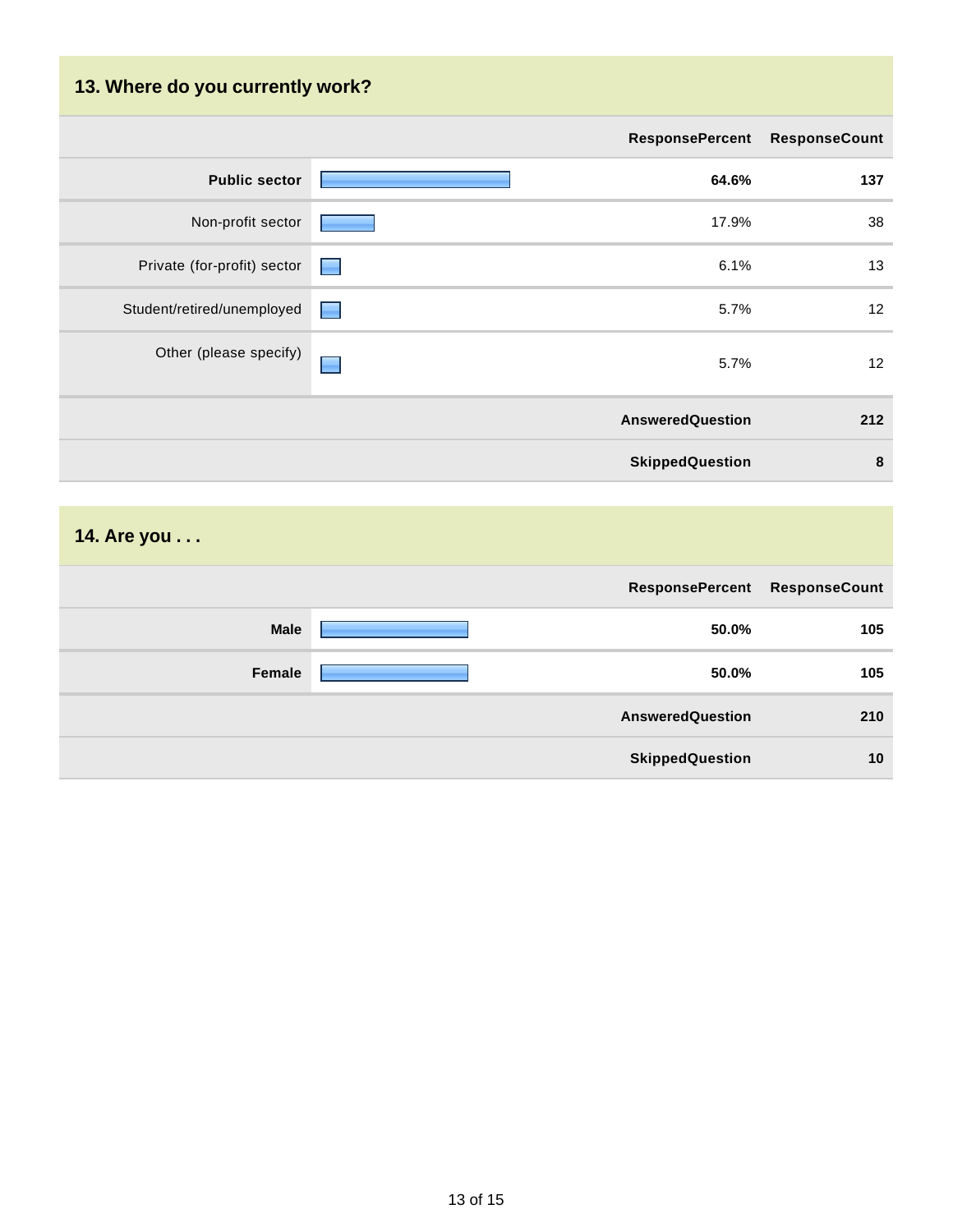## **15. Do you consider yourself to be . . .**

|              | ResponsePercent ResponseCount |     |
|--------------|-------------------------------|-----|
| White        | 71.6%                         | 151 |
| <b>Black</b> | 13.3%                         | 28  |
| Hispanic     | 5.2%<br><b>Report</b>         | 11  |
| Asian        | 4.3%<br><b>Contract</b>       | $9$ |
| Other        | 5.7%<br><b>Form</b>           | 12  |
|              | <b>AnsweredQuestion</b>       | 211 |
|              | <b>SkippedQuestion</b>        | 9   |

## **16. What is the highest level of education you have completed?**

|                                  |                | <b>ResponsePercent</b>  | <b>ResponseCount</b> |
|----------------------------------|----------------|-------------------------|----------------------|
| High school                      | I              | 1.4%                    | 3                    |
| Some college                     | $\blacksquare$ | 1.9%                    | $\overline{4}$       |
| Graduated from college           |                | 10.0%                   | 21                   |
| Some graduate school             |                | 11.4%                   | 24                   |
| <b>Completed graduate school</b> |                | 75.2%                   | 158                  |
|                                  |                | <b>AnsweredQuestion</b> | 210                  |
|                                  |                | <b>SkippedQuestion</b>  | 10                   |